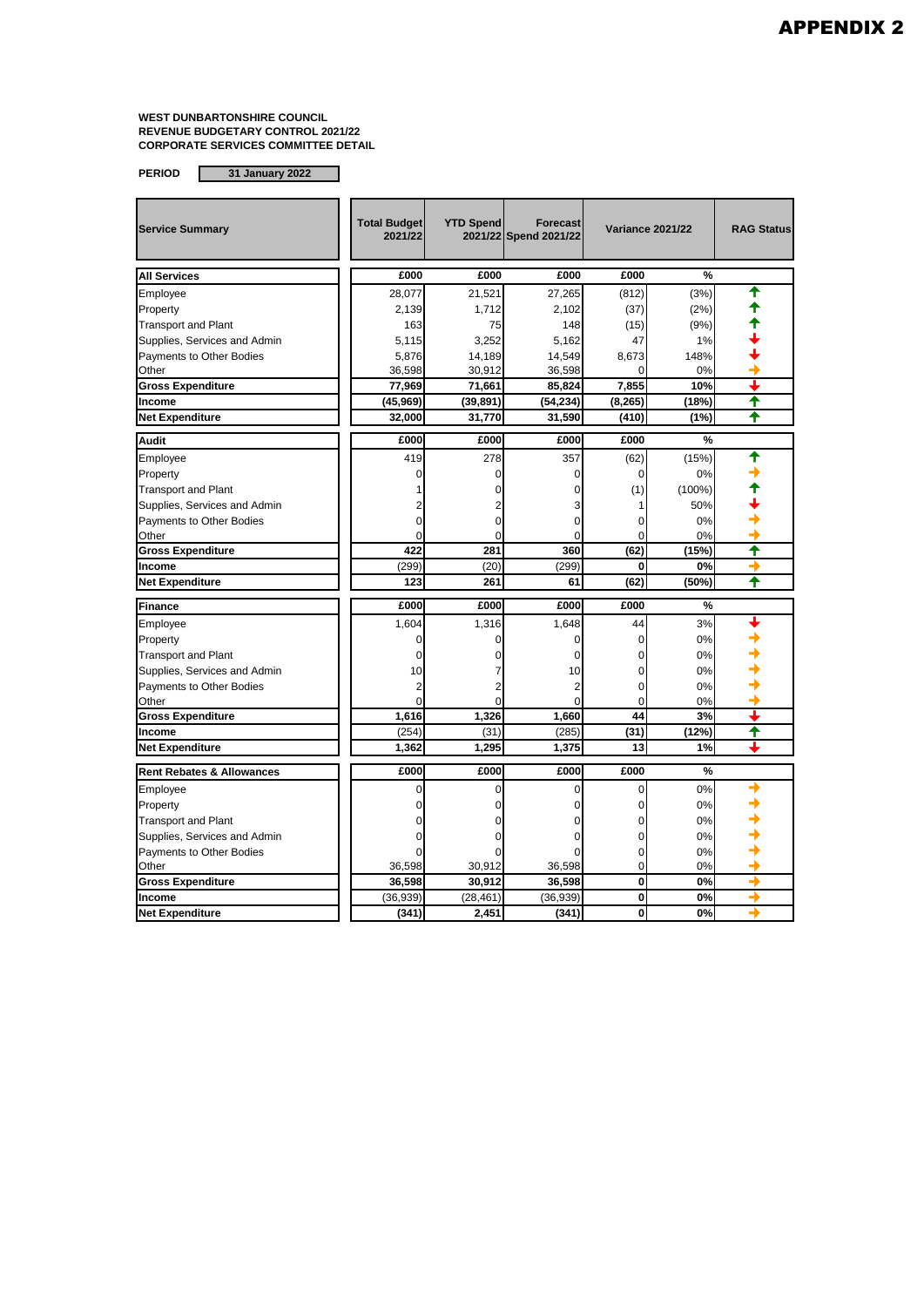**PERIOD 31 January 2022**

 **Total Budget 2021/22 YTD Spend 2021/22 Spend 2021/22 Service Summary Variance 2021/22 RAG Status Forecast £000 £000 £000 £000 %**  $\textsf{\small{Employee}}\qquad \qquad \qquad \textsf{\small{||}}\qquad \quad \ \, \textsf{\small{1,771}}\qquad \quad \ \ \, \textsf{\small{1,433}}\qquad \quad \ \ \, \textsf{\small{1,773}}\qquad \quad \ \ \, \textsf{\small{2}}\qquad \quad \ \, \textsf{\small{0%}}\qquad \qquad \textsf{\small{\tiny{\textbf{+}}}}$ Property  $\begin{vmatrix} 1 & 0 & 0 & 0 & 0 & 0 \end{vmatrix}$  0%  $\begin{vmatrix} 0 & 0 & 0 \end{vmatrix}$ Transport and Plant  $\begin{vmatrix} 1 & 2 & 1 & 1 \end{vmatrix}$  (1) (50%)  $\begin{vmatrix} 50\% \end{vmatrix}$ Supplies, Services and Admin  $\begin{vmatrix} 32 & 20 & 34 & 2 \\ 0 & 32 & 4 & 2 \end{vmatrix}$  6%  $\begin{vmatrix} 68 & 12 & 6 \\ 0 & 34 & 2 \end{vmatrix}$ Payments to Other Bodies  $\begin{array}{ccc} 27\%\\ \end{array}$  1,769 1,769 870 97% → Other the contract of  $\begin{array}{|c|c|c|c|c|c|c|c|c|} \hline \multicolumn{1}{|c|}{\text{O}} & \multicolumn{1}{|c|}{\text{O}} & \multicolumn{1}{|c|}{\text{O}} & \multicolumn{1}{|c|}{\text{O}} & \multicolumn{1}{|c|}{\text{O}} & \multicolumn{1}{|c|}{\text{O}} & \multicolumn{1}{|c|}{\text{O}} & \multicolumn{1}{|c|}{\text{O}} & \multicolumn{1}{|c|}{\text{O}} & \multicolumn{1}{|c|}{\text{O}} &$ **Gross Expenditure 1 2,704 3,223 3,577 873 32% ↓**<br>Income (670) (501) (1.510) (840) (125%) ↑ **Income (1,510)** (670) (501) (501) (1,510) (840) (125%) **Net Expenditure 2,034 2,722 2,067 33 2% £000 £000 £000 £000 %** Employee  $\begin{vmatrix} 1 & 253 & 200 & 254 & 1 & 0\end{vmatrix}$ Property  $\begin{vmatrix} 1 & 0 & 0 & 0 & 0 & 0 \end{vmatrix}$  0%  $\begin{vmatrix} 0 & 0 & 0 \end{vmatrix}$ Transport and Plant  $\begin{array}{|c|c|c|c|c|c|}\n\hline\n\text{Supplies, Services and Admin} & & & & & 0 & 0 & 0 & 0 & 0 & 0 & 0 \\
\hline\n\end{array}$ Supplies, Services and Admin  $\begin{array}{|c|c|c|c|c|c|} \hline \end{array}$  45  $\begin{array}{|c|c|c|c|c|} \hline \end{array}$  40  $\begin{array}{|c|c|c|c|} \hline \end{array}$  (5) Payments to Other Bodies 0 0 0 0 0% Other the contract of  $\begin{bmatrix} 0 & 0 & 0 \end{bmatrix}$  of  $\begin{bmatrix} 0 & 0 \end{bmatrix}$  of  $\begin{bmatrix} 0 & 0 \end{bmatrix}$ **Gross Expenditure 298 221 294 (4) (1%) Income 0** 0 0 **0 0% Net Expenditure 298 221 294 (4) (1%) £000 £000 £000 £000 %**  $\Box$ Employee  $\begin{vmatrix} 1 & 0 & 0 & 0 & 0 & 0 & 0 \end{vmatrix}$ Property  $\begin{vmatrix} 1 & 0 & 0 & 0 & 0 & 0 \end{vmatrix}$  0%  $\begin{vmatrix} 0 & 0 & 0 \end{vmatrix}$ Transport and Plant 0 0 0 0 0% Supplies, Services and Admin 
and a to the contract and admin 
and the contract and the contract and the contract and the contract and the contract and the contract and the contract and the contract and the contract and t Payments to Other Bodies  $\begin{array}{ccc} 1 & 100 & 7,852 & 7,908 & 7,808 & 7808\ 1 & 0 & 0 & 0 & 0 \end{array}$  $\hbox{Other} \hspace{2.5cm} \vert\hspace{2.8cm} 0 \vert \hspace{2.8cm} 0 \vert \hspace{2.8cm} 0 \vert \hspace{2.8cm} 0 \vert \hspace{2.8cm} 0 \vert \hspace{2.8cm} 0 \vert \hspace{2.8cm} 0 \vert$ **Gross Expenditure 104 7,853 7,913 7,809 7509% Income** (85) (7,852) (7,888) **(7,803) (9180%) Net Expenditure 19 1 25 6 32% £000 £000 £000 £000 %**  $\Box$ Employee  $\begin{vmatrix} 1 & 0 & 0 & 0 & 0 & 0 & 0 \end{vmatrix}$ Property  $\begin{vmatrix} 1 & 0 & 0 & 0 & 0 & 0 & 0 \end{vmatrix}$ Transport and Plant 0 0 0 0 0% Supplies, Services and Admin (a) and in the control of the control of the control of the control of the control of the control of the control of the control of the control of the control of the control of the control of th Payments to Other Bodies 33 23 33 0 0% Other the contract of  $\begin{array}{|c|c|c|c|c|c|c|c|c|} \hline \multicolumn{1}{|c|}{\text{O}} & \multicolumn{1}{|c|}{\text{O}} & \multicolumn{1}{|c|}{\text{O}} & \multicolumn{1}{|c|}{\text{O}} & \multicolumn{1}{|c|}{\text{O}} & \multicolumn{1}{|c|}{\text{O}} & \multicolumn{1}{|c|}{\text{O}} & \multicolumn{1}{|c|}{\text{O}} & \multicolumn{1}{|c|}{\text{O}} & \multicolumn{1}{|c|}{\text{O}} &$ **Gross Expenditure 102 42 102 0 0% Income** (892) (299) (858) 34 **4% Net Expenditure (790) (257) (756) 34 (4%) Cost of Collection of Rates Cost of Collection of Council Tax Finance Service Centre Revenues & Benefits**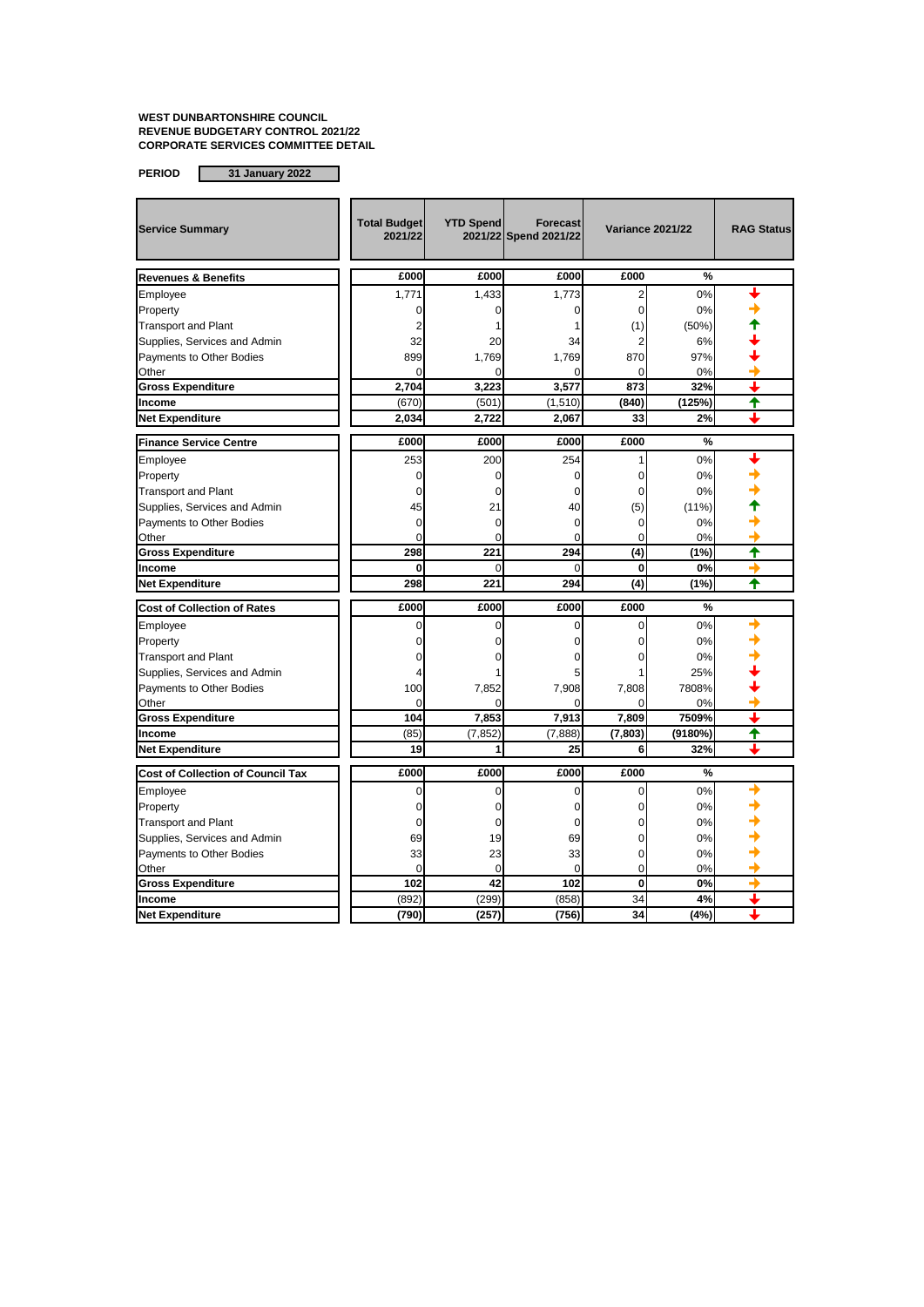| <b>Service Summary</b>                     | <b>Total Budget</b><br>2021/22 | <b>YTD Spend</b> | <b>Forecast</b><br>2021/22 Spend 2021/22 | <b>Variance 2021/22</b> |           | <b>RAG Status</b> |
|--------------------------------------------|--------------------------------|------------------|------------------------------------------|-------------------------|-----------|-------------------|
| Procurement                                | £000                           | £000             | £000                                     | £000                    | %         |                   |
| Employee                                   | 934                            | 648              | 916                                      | (18)                    | (2%)      |                   |
| Property                                   | $\mathbf 0$                    | $\mathbf 0$      | $\overline{0}$                           | $\Omega$                | 0%        |                   |
| <b>Transport and Plant</b>                 | $\Omega$                       | 0                | $\Omega$                                 | $\Omega$                | 0%        |                   |
| Supplies, Services and Admin               | 3                              |                  | Δ                                        |                         | 21%       |                   |
| Payments to Other Bodies                   | 73                             | 73               | 73                                       | (0)                     | (0%)      |                   |
| Other                                      | $\Omega$                       | $\Omega$         | $\Omega$                                 | $\Omega$                | 0%        |                   |
| <b>Gross Expenditure</b>                   | 1,010                          | 722              | 992                                      | (18)                    | (2%)      | ╇                 |
| Income                                     | (493)                          | $\overline{0}$   | (508)                                    | (15)                    | (3%)      | ↑                 |
| <b>Net Expenditure</b>                     | 517                            | 722              | 484                                      | (33)                    | (6%)      | ♠                 |
|                                            |                                |                  |                                          |                         |           |                   |
| <b>Democratic and Registration Service</b> | £000                           | £000             | £000                                     | £000                    | %         |                   |
| Employee                                   | 848                            | 653              | 824                                      | (24)                    | (3%)      |                   |
| Property                                   | $\mathbf 0$                    | 0                | 0                                        | 0                       | 0%        |                   |
| <b>Transport and Plant</b>                 | $\overline{2}$                 |                  | $\overline{2}$                           | $\Omega$                | 0%        |                   |
| Supplies, Services and Admin               | 11                             | 5                | 10                                       | (1)                     | (12%)     |                   |
| Payments to Other Bodies                   | $\mathbf 0$                    | 0                | 0                                        | 0                       | 0%        |                   |
| Other                                      | $\Omega$                       | $\Omega$         | $\Omega$                                 | $\Omega$                | 0%        |                   |
| <b>Gross Expenditure</b>                   | 861                            | 659              | 836                                      | (25)                    | (3%)      | ↑                 |
| Income                                     | (119)                          | (71)             | (76)                                     | 43                      | 36%       |                   |
| <b>Net Expenditure</b>                     | 743                            | 588              | 760                                      | 17                      | 2%        | ┹                 |
| <b>Central Admin Support</b>               | £000                           | £000             | £000                                     | £000                    | %         |                   |
| Employee                                   | 2.422                          | 1,818            | 2,342                                    | (80)                    | (3%)      |                   |
| Property                                   | 0                              | 0                | $\overline{0}$                           | 0                       | 0%        |                   |
| <b>Transport and Plant</b>                 | 1                              | 0                | $\mathbf 0$                              | (1)                     | $(100\%)$ |                   |
| Supplies, Services and Admin               | 13                             | 12               | 13                                       |                         | 4%        |                   |
| Payments to Other Bodies                   | 0                              | 0                | $\overline{0}$                           | $\Omega$                | 0%        |                   |
| Other                                      | $\Omega$                       | $\Omega$         | $\Omega$                                 | $\Omega$                | 0%        |                   |
| <b>Gross Expenditure</b>                   | 2,435                          | 1.830            | 2,355                                    | (80)                    | (3%)      | ↑                 |
| Income                                     | (18)                           | (8)              | (25)                                     | (7)                     | (39%)     | ₳                 |
| <b>Net Expenditure</b>                     | 2,417                          | 1,822            | 2,330                                    | (87)                    | (4%)      | ↑                 |
|                                            |                                |                  |                                          |                         |           |                   |
| <b>Environmental Health</b>                | £000                           | £000             | £000                                     | £000                    | %         |                   |
| Employee                                   | 949                            | 668              | 858                                      | (91)                    | (10%)     |                   |
| Property                                   | 7                              | 2                | 7                                        | 0                       | 0%        |                   |
| <b>Transport and Plant</b>                 | 11                             | 8                | 11                                       | $\Omega$                | 0%        |                   |
| Supplies, Services and Admin               | 22                             | 11               | 25                                       | 3                       | 14%       |                   |
| Payments to Other Bodies                   | 78                             | 49               | 78                                       | 0                       | 0%        |                   |
| Other                                      | $\Omega$                       | $\Omega$         | $\Omega$                                 | $\Omega$                | 0%        |                   |
| <b>Gross Expenditure</b>                   | 1,067                          | 738              | 979                                      | (88)                    | (8%)      | ✦                 |
| Income                                     | (392)                          | (250)            | (360)                                    | 32                      | 8%        |                   |
| <b>Net Expenditure</b>                     | 675                            | 488              | 619                                      | (56)                    | (8%)      | ✦                 |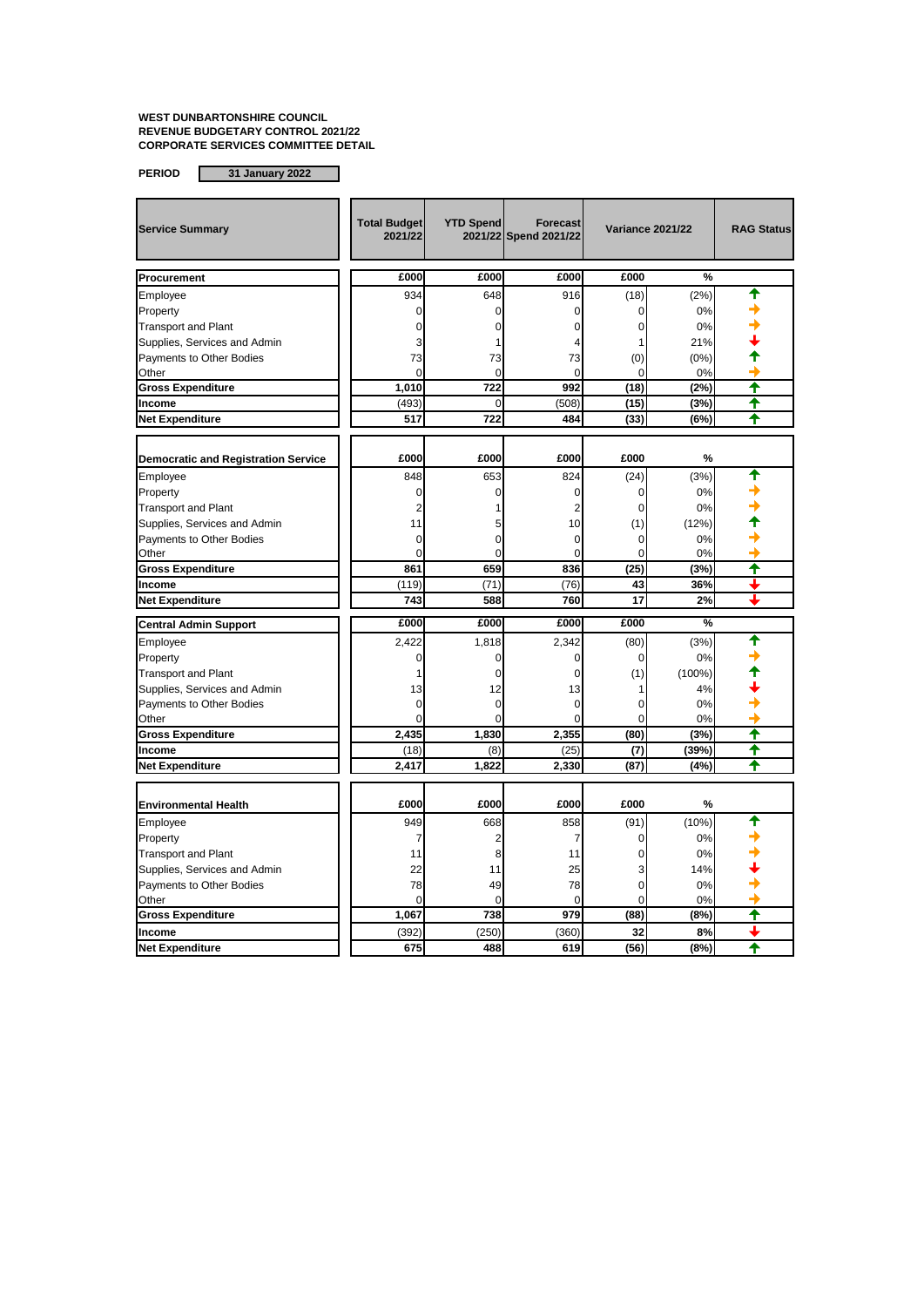| £000<br>£000<br>£000<br>£000<br>%<br>Licensing<br>277<br>225<br>287<br>10<br>4%<br>Employee<br>$\Omega$<br>$\Omega$<br>0<br>0%<br>Property<br>0<br><b>Transport and Plant</b><br>0<br>43%<br>4%<br>Supplies, Services and Admin<br>0<br>6<br>7<br>Payments to Other Bodies<br>8<br>5%<br>8<br>$\Omega$<br>$\Omega$<br>$\Omega$<br>Other<br>0<br>0<br>0%<br>$\Omega$<br>303<br>11<br><b>Gross Expenditure</b><br>292<br>233<br>4%<br>↑<br>(220)<br>(257)<br>(271)<br>(51)<br>(23%)<br>Income<br>♠<br><b>Net Expenditure</b><br>72<br>(25)<br>32<br>(40)<br>(56%)<br>£000<br>£000<br>£000<br>£000<br>%<br><b>Legal Services/Trading Standards</b><br>♠<br>785<br>(7%)<br>Employee<br>1,094<br>1,021<br>(73)<br>0<br>0<br>0%<br>Property<br>0<br>$\Omega$<br>$\overline{\mathbf{c}}$<br><b>Transport and Plant</b><br>(2)<br>$(50\%)$<br>4<br>17<br>Supplies, Services and Admin<br>18<br>(1)<br>(6%)<br>ċ<br>$\overline{2}$<br>Payments to Other Bodies<br>$\overline{2}$<br>$\Omega$<br>0%<br>$\Omega$<br>$\Omega$<br>$\overline{0}$<br>$\mathbf 0$<br>0%<br>Other<br>$\Omega$<br>↑<br>1,118<br>796<br>1,042<br>(76)<br>(7%)<br><b>Gross Expenditure</b><br>↑<br>(151)<br>(31)<br>(157)<br>(6)<br>(4%)<br>Income<br>↑<br>967<br>765<br>(82)<br>(8%)<br><b>Net Expenditure</b><br>885 |
|-------------------------------------------------------------------------------------------------------------------------------------------------------------------------------------------------------------------------------------------------------------------------------------------------------------------------------------------------------------------------------------------------------------------------------------------------------------------------------------------------------------------------------------------------------------------------------------------------------------------------------------------------------------------------------------------------------------------------------------------------------------------------------------------------------------------------------------------------------------------------------------------------------------------------------------------------------------------------------------------------------------------------------------------------------------------------------------------------------------------------------------------------------------------------------------------------------------------------------------------------------------------------------------|
|                                                                                                                                                                                                                                                                                                                                                                                                                                                                                                                                                                                                                                                                                                                                                                                                                                                                                                                                                                                                                                                                                                                                                                                                                                                                                     |
|                                                                                                                                                                                                                                                                                                                                                                                                                                                                                                                                                                                                                                                                                                                                                                                                                                                                                                                                                                                                                                                                                                                                                                                                                                                                                     |
|                                                                                                                                                                                                                                                                                                                                                                                                                                                                                                                                                                                                                                                                                                                                                                                                                                                                                                                                                                                                                                                                                                                                                                                                                                                                                     |
|                                                                                                                                                                                                                                                                                                                                                                                                                                                                                                                                                                                                                                                                                                                                                                                                                                                                                                                                                                                                                                                                                                                                                                                                                                                                                     |
|                                                                                                                                                                                                                                                                                                                                                                                                                                                                                                                                                                                                                                                                                                                                                                                                                                                                                                                                                                                                                                                                                                                                                                                                                                                                                     |
|                                                                                                                                                                                                                                                                                                                                                                                                                                                                                                                                                                                                                                                                                                                                                                                                                                                                                                                                                                                                                                                                                                                                                                                                                                                                                     |
|                                                                                                                                                                                                                                                                                                                                                                                                                                                                                                                                                                                                                                                                                                                                                                                                                                                                                                                                                                                                                                                                                                                                                                                                                                                                                     |
|                                                                                                                                                                                                                                                                                                                                                                                                                                                                                                                                                                                                                                                                                                                                                                                                                                                                                                                                                                                                                                                                                                                                                                                                                                                                                     |
|                                                                                                                                                                                                                                                                                                                                                                                                                                                                                                                                                                                                                                                                                                                                                                                                                                                                                                                                                                                                                                                                                                                                                                                                                                                                                     |
|                                                                                                                                                                                                                                                                                                                                                                                                                                                                                                                                                                                                                                                                                                                                                                                                                                                                                                                                                                                                                                                                                                                                                                                                                                                                                     |
|                                                                                                                                                                                                                                                                                                                                                                                                                                                                                                                                                                                                                                                                                                                                                                                                                                                                                                                                                                                                                                                                                                                                                                                                                                                                                     |
|                                                                                                                                                                                                                                                                                                                                                                                                                                                                                                                                                                                                                                                                                                                                                                                                                                                                                                                                                                                                                                                                                                                                                                                                                                                                                     |
|                                                                                                                                                                                                                                                                                                                                                                                                                                                                                                                                                                                                                                                                                                                                                                                                                                                                                                                                                                                                                                                                                                                                                                                                                                                                                     |
|                                                                                                                                                                                                                                                                                                                                                                                                                                                                                                                                                                                                                                                                                                                                                                                                                                                                                                                                                                                                                                                                                                                                                                                                                                                                                     |
|                                                                                                                                                                                                                                                                                                                                                                                                                                                                                                                                                                                                                                                                                                                                                                                                                                                                                                                                                                                                                                                                                                                                                                                                                                                                                     |
|                                                                                                                                                                                                                                                                                                                                                                                                                                                                                                                                                                                                                                                                                                                                                                                                                                                                                                                                                                                                                                                                                                                                                                                                                                                                                     |
|                                                                                                                                                                                                                                                                                                                                                                                                                                                                                                                                                                                                                                                                                                                                                                                                                                                                                                                                                                                                                                                                                                                                                                                                                                                                                     |
|                                                                                                                                                                                                                                                                                                                                                                                                                                                                                                                                                                                                                                                                                                                                                                                                                                                                                                                                                                                                                                                                                                                                                                                                                                                                                     |
|                                                                                                                                                                                                                                                                                                                                                                                                                                                                                                                                                                                                                                                                                                                                                                                                                                                                                                                                                                                                                                                                                                                                                                                                                                                                                     |
|                                                                                                                                                                                                                                                                                                                                                                                                                                                                                                                                                                                                                                                                                                                                                                                                                                                                                                                                                                                                                                                                                                                                                                                                                                                                                     |
| £000<br>£000<br>£000<br>£000<br>%<br>Planning                                                                                                                                                                                                                                                                                                                                                                                                                                                                                                                                                                                                                                                                                                                                                                                                                                                                                                                                                                                                                                                                                                                                                                                                                                       |
| 1,105<br>(5%)<br>Employee<br>1,165<br>865<br>(60)                                                                                                                                                                                                                                                                                                                                                                                                                                                                                                                                                                                                                                                                                                                                                                                                                                                                                                                                                                                                                                                                                                                                                                                                                                   |
| 0<br>0<br>0%<br>Property<br>0<br>0                                                                                                                                                                                                                                                                                                                                                                                                                                                                                                                                                                                                                                                                                                                                                                                                                                                                                                                                                                                                                                                                                                                                                                                                                                                  |
| <b>Transport and Plant</b><br>2<br>(3)<br>(60%)<br>5<br>1                                                                                                                                                                                                                                                                                                                                                                                                                                                                                                                                                                                                                                                                                                                                                                                                                                                                                                                                                                                                                                                                                                                                                                                                                           |
| 24<br>51<br>27<br>113%<br>Supplies, Services and Admin<br>34                                                                                                                                                                                                                                                                                                                                                                                                                                                                                                                                                                                                                                                                                                                                                                                                                                                                                                                                                                                                                                                                                                                                                                                                                        |
| Payments to Other Bodies<br>130<br>43<br>128<br>(2)<br>(2%)                                                                                                                                                                                                                                                                                                                                                                                                                                                                                                                                                                                                                                                                                                                                                                                                                                                                                                                                                                                                                                                                                                                                                                                                                         |
| Other<br>$\Omega$<br>0%                                                                                                                                                                                                                                                                                                                                                                                                                                                                                                                                                                                                                                                                                                                                                                                                                                                                                                                                                                                                                                                                                                                                                                                                                                                             |
| ₳<br><b>Gross Expenditure</b><br>1,324<br>943<br>1.286<br>(38)<br>(3%)                                                                                                                                                                                                                                                                                                                                                                                                                                                                                                                                                                                                                                                                                                                                                                                                                                                                                                                                                                                                                                                                                                                                                                                                              |
| ┻<br>(872)<br>(477)<br>(653)<br>219<br>25%<br>Income                                                                                                                                                                                                                                                                                                                                                                                                                                                                                                                                                                                                                                                                                                                                                                                                                                                                                                                                                                                                                                                                                                                                                                                                                                |
| <b>Net Expenditure</b><br>452<br>633<br>181<br>40%<br>467                                                                                                                                                                                                                                                                                                                                                                                                                                                                                                                                                                                                                                                                                                                                                                                                                                                                                                                                                                                                                                                                                                                                                                                                                           |
| £000<br>£000<br>£000<br>£000<br>%<br><b>Transactional Services</b>                                                                                                                                                                                                                                                                                                                                                                                                                                                                                                                                                                                                                                                                                                                                                                                                                                                                                                                                                                                                                                                                                                                                                                                                                  |
| 759<br>599<br>772<br>2%<br>13                                                                                                                                                                                                                                                                                                                                                                                                                                                                                                                                                                                                                                                                                                                                                                                                                                                                                                                                                                                                                                                                                                                                                                                                                                                       |
| Employee                                                                                                                                                                                                                                                                                                                                                                                                                                                                                                                                                                                                                                                                                                                                                                                                                                                                                                                                                                                                                                                                                                                                                                                                                                                                            |
| 0%<br>Property<br>0<br>0<br>0<br>0<br>$\Omega$                                                                                                                                                                                                                                                                                                                                                                                                                                                                                                                                                                                                                                                                                                                                                                                                                                                                                                                                                                                                                                                                                                                                                                                                                                      |
| (0)<br><b>Transport and Plant</b><br>$(100\%)$<br>0<br>0<br>5<br>0<br>0%<br>5                                                                                                                                                                                                                                                                                                                                                                                                                                                                                                                                                                                                                                                                                                                                                                                                                                                                                                                                                                                                                                                                                                                                                                                                       |
| Supplies, Services and Admin<br>$\mathbf 0$<br>Payments to Other Bodies<br>0%<br>$\Omega$<br>0<br>0                                                                                                                                                                                                                                                                                                                                                                                                                                                                                                                                                                                                                                                                                                                                                                                                                                                                                                                                                                                                                                                                                                                                                                                 |
| $\Omega$<br>$\Omega$<br>$\Omega$<br>0%<br>Other<br>0                                                                                                                                                                                                                                                                                                                                                                                                                                                                                                                                                                                                                                                                                                                                                                                                                                                                                                                                                                                                                                                                                                                                                                                                                                |
| ┹<br>13<br><b>Gross Expenditure</b><br>764<br>603<br>2%<br>777                                                                                                                                                                                                                                                                                                                                                                                                                                                                                                                                                                                                                                                                                                                                                                                                                                                                                                                                                                                                                                                                                                                                                                                                                      |
| (9)<br>↟<br>(69)<br>(19)<br>(78)<br>(13%)<br>Income                                                                                                                                                                                                                                                                                                                                                                                                                                                                                                                                                                                                                                                                                                                                                                                                                                                                                                                                                                                                                                                                                                                                                                                                                                 |
| 695<br>583<br>1%<br><b>Net Expenditure</b><br>699<br>4                                                                                                                                                                                                                                                                                                                                                                                                                                                                                                                                                                                                                                                                                                                                                                                                                                                                                                                                                                                                                                                                                                                                                                                                                              |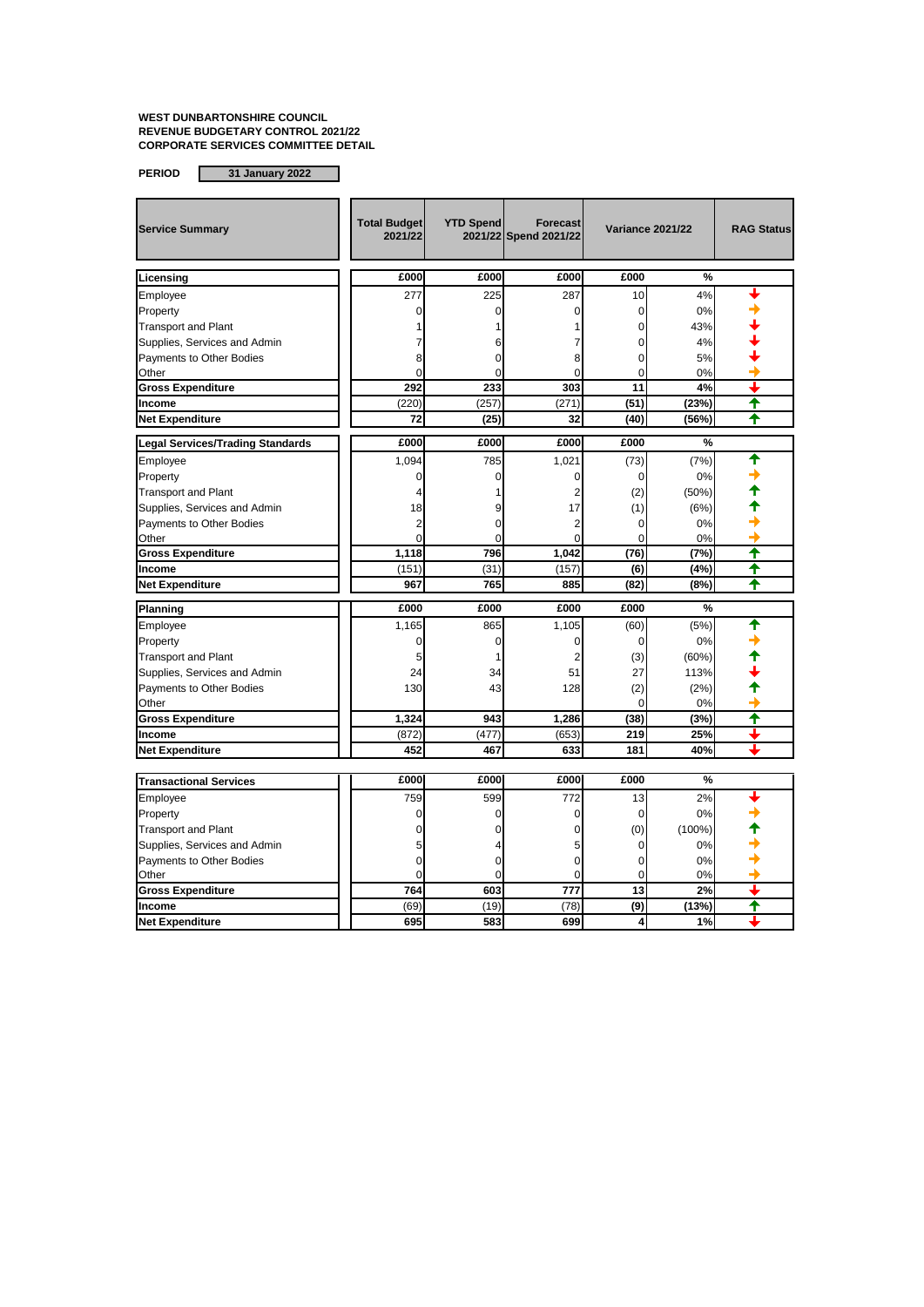| <b>Service Summary</b>                | <b>Total Budget</b><br>2021/22 | <b>YTD Spend</b> | Forecast<br>2021/22 Spend 2021/22 | <b>Variance 2021/22</b> |        | <b>RAG Status</b> |
|---------------------------------------|--------------------------------|------------------|-----------------------------------|-------------------------|--------|-------------------|
| Human Resources (including risk)      | £000                           | £000             | £000                              | £000                    | %      |                   |
| Employee                              | 1.032                          | 781              | 1,019                             | (13)                    | (1% )  |                   |
| Property                              | 0                              | 0                | 0                                 | $\mathbf 0$             | 0%     |                   |
| <b>Transport and Plant</b>            | $\overline{2}$                 |                  |                                   | (1)                     | (50%)  |                   |
| Supplies, Services and Admin          | 4                              | 3                |                                   | 0                       | 0%     |                   |
| Payments to Other Bodies              | 261                            | 201              | 261                               | $\Omega$                | 0%     |                   |
| Other                                 | $\Omega$                       | $\Omega$         | 0                                 | 0                       | 0%     |                   |
| <b>Gross Expenditure</b>              | 1,299                          | 985              | 1.285                             | (14)                    | (1%)   | ₳                 |
| Income                                | $\Omega$                       | 0                | 0                                 | 0                       | 0%     |                   |
| <b>Net Expenditure</b>                | 1,299                          | 985              | 1,285                             | (14)                    | (1%)   | ✦                 |
| <b>Information Services</b>           | £000                           | £000             | £000                              | £000                    | %      |                   |
| Employee                              | 2,073                          | 1.624            | 2,044                             | (29)                    | (1%)   | ♠                 |
| Property                              | $\mathbf 0$                    | 0                | 0                                 | 0                       | 0%     |                   |
| <b>Transport and Plant</b>            | 3                              |                  | 2                                 | (1)                     | (33%)  |                   |
| Supplies, Services and Admin          | 2,599                          | 1,992            | 2,646                             | 47                      | 2%     |                   |
| Payments to Other Bodies              | 19                             | 19               | 19                                | (0)                     | (1%)   |                   |
| Other                                 | $\Omega$                       | $\Omega$         | $\Omega$                          | $\mathbf 0$             | 0%     |                   |
| <b>Gross Expenditure</b>              | 4,695                          | 3,636            | 4,711                             | 16                      | 0%     |                   |
| Income                                | (429)                          | (100)            | (468)                             | (39)                    | (9%)   | ✦                 |
| <b>Net Expenditure</b>                | 4,266                          | 3,536            | 4,243                             | (23)                    | (1%)   |                   |
| <b>Change Support</b>                 | £000                           | £000             | £000                              | £000                    | %      |                   |
| Employee                              | 361                            | 272              | 435                               | 74                      | 20%    |                   |
| Property                              | $\mathbf 0$                    | 0                | Ō                                 | 0                       | 0%     |                   |
| <b>Transport and Plant</b>            | O                              |                  |                                   | C                       | 0%     |                   |
| Supplies, Services and Admin          | ſ                              |                  |                                   |                         | 0%     |                   |
| Payments to Other Bodies              | 0                              | 0                | 0                                 | 0                       | 0%     |                   |
| Other                                 | $\Omega$                       | $\Omega$         | $\Omega$                          | $\Omega$                | 0%     |                   |
| <b>Gross Expenditure</b>              | 361                            | 273              | 436                               | 75                      | 21%    |                   |
| Income                                | (52)                           | (107)            | (126)                             | (74)                    | (142%) | ₳                 |
| <b>Net Expenditure</b>                | 309                            | 166              | 310                               | 1                       | 0%     |                   |
| <b>Communications &amp; Marketing</b> | £000                           | £000             | £000                              | £000                    | %      |                   |
| Employee                              | 352                            | 284              | 336                               | (16)                    | (5%)   |                   |
| Property                              | 0                              | 0                | 0                                 | 0                       | 0%     |                   |
| <b>Transport and Plant</b>            | 1                              | 0                | 1                                 | 0                       | 0%     |                   |
| Supplies, Services and Admin          | 14                             |                  | 15                                |                         | 4%     |                   |
| Payments to Other Bodies              | 0                              | 0                | 0                                 | 0                       | 0%     |                   |
| Other                                 | $\Omega$                       | $\Omega$         | $\Omega$                          | $\Omega$                | 0%     |                   |
| <b>Gross Expenditure</b>              | 366                            | 288              | 351                               | (16)                    | (4%)   | ✦                 |
| Income                                | (22)                           | (20)             | (22)                              | 0                       | 0%     | →                 |
| <b>Net Expenditure</b>                | 345                            | 268              | 329                               | (16)                    | (5%)   |                   |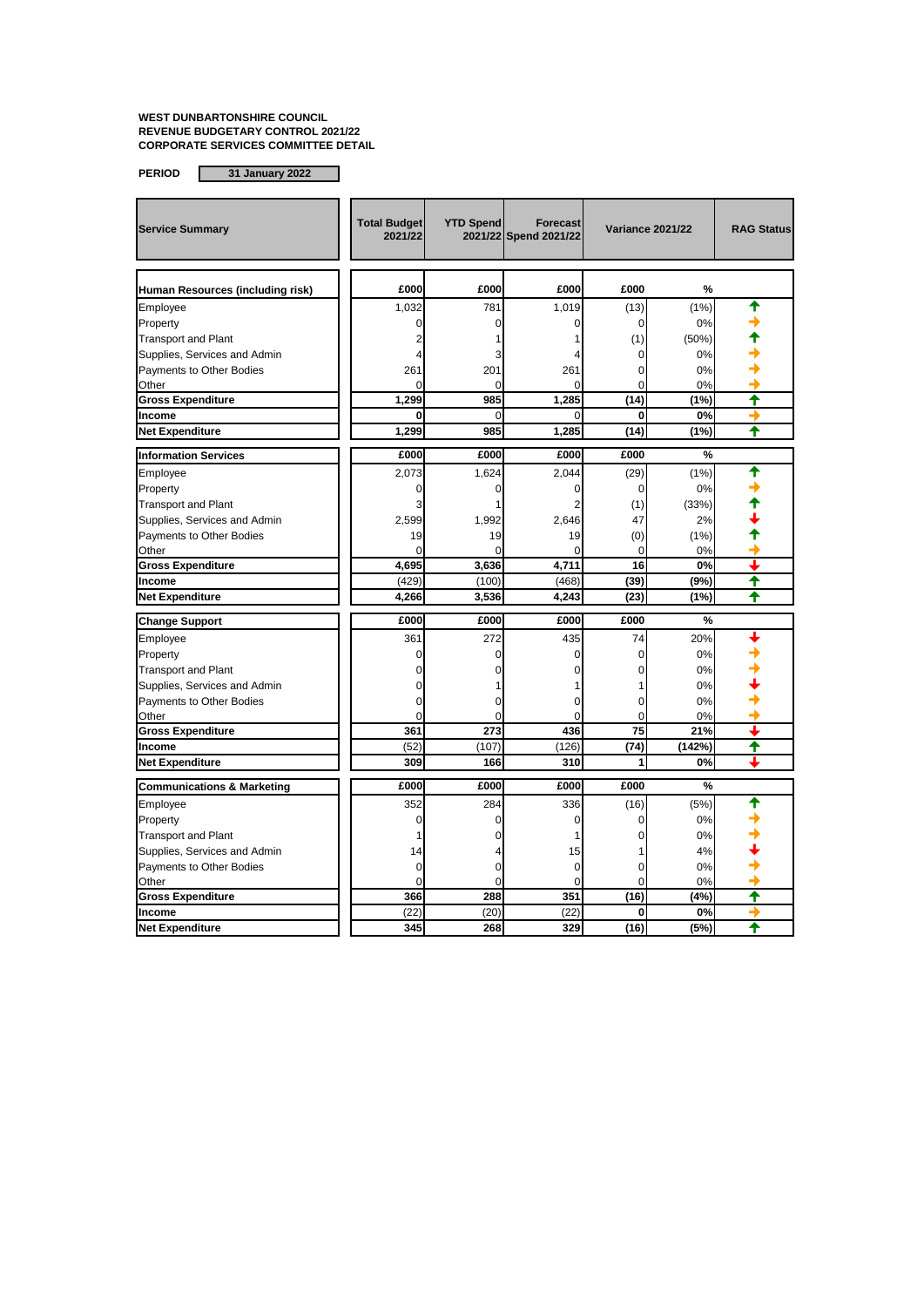| <b>Service Summary</b>            | <b>Total Budget</b><br>2021/22 | <b>YTD Spend</b> | Forecast<br>2021/22 Spend 2021/22 |             | <b>Variance 2021/22</b> | <b>RAG Status</b>       |
|-----------------------------------|--------------------------------|------------------|-----------------------------------|-------------|-------------------------|-------------------------|
| <b>Citizen Services</b>           | £000                           | £000             | £000                              | £000        | %                       |                         |
| Employee                          | 1,232                          | 983              | 1,224                             | (8)         | (1%)                    | ♠                       |
| Property                          | 0                              | $\Omega$         | 0                                 | 0           | 0%                      |                         |
| <b>Transport and Plant</b>        | 0                              | 0                | 0                                 | 0           | 0%                      |                         |
| Supplies, Services and Admin      | 21                             | 26               | 26                                | 6           | 26%                     |                         |
| Payments to Other Bodies          | 0                              | 0                | 0                                 | 0           | 31%                     |                         |
| Other                             | $\Omega$                       | $\Omega$         | $\Omega$                          | $\Omega$    | 0%                      |                         |
| <b>Gross Expenditure</b>          | 1,254                          | 1.009            | 1,251                             | (3)         | (0%)                    | $\ddot{\textbf{t}}$     |
| Income                            | 0                              | (24)             | (24)                              | (24)        | 0%                      | ╇                       |
| <b>Net Expenditure</b>            | 1,254                          | 985              | 1,227                             | (27)        | (2%)                    | ✦                       |
|                                   |                                |                  |                                   |             |                         |                         |
| <b>Performance &amp; Strategy</b> | £000                           | £000             | £000                              | £000        | %                       |                         |
| Employee                          | 303                            | 189              | 266                               | (37)        | (12%)                   |                         |
| Property                          | 0                              | 0                | $\Omega$                          | 0           | 0%                      |                         |
| <b>Transport and Plant</b>        |                                | $\Omega$         |                                   | $\Omega$    | 0%                      |                         |
| Supplies, Services and Admin      | 3                              | C                | 3                                 | 0           | 0%                      |                         |
| Payments to Other Bodies          | 21                             | 6                | 21                                | $\mathbf 0$ | 0%                      |                         |
| Other                             | $\Omega$                       | $\Omega$         | $\Omega$                          | $\Omega$    | 0%                      |                         |
| <b>Gross Expenditure</b>          | 328                            | 196              | 291                               | (37)        | $(11\%)$                | ↑                       |
| Income                            | (32)                           | (23)             | (23)                              | 9           | 27%                     |                         |
| <b>Net Expenditure</b>            | 296                            | 172              | 268                               | (28)        | (10%)                   |                         |
| <b>Clydebank Town Hall</b>        | £000                           | £000             | £000                              | £000        | %                       |                         |
| Employee                          | 380                            | 125              | 158                               | (223)       | (59%)                   | ♠                       |
| Property                          | 196                            | 145              | 179                               | (17)        | (9%)                    |                         |
| <b>Transport and Plant</b>        | 0                              | 0                | 0                                 | 0           | 0%                      |                         |
| Supplies, Services and Admin      | 48                             | $\overline{7}$   | 19                                | (28)        | (59%)                   |                         |
| Payments to Other Bodies          | $\mathbf 0$                    | $\overline{0}$   | $\mathbf 0$                       | 0           | 0%                      |                         |
| Other                             | $\Omega$                       | $\Omega$         | $\Omega$                          | $\Omega$    | 0%                      |                         |
| <b>Gross Expenditure</b>          | 624                            | 277              | 356                               | (268)       | (43%)                   | ✦                       |
| Income                            | (300)                          | (8)              | (16)                              | 284         | 95%                     |                         |
| <b>Net Expenditure</b>            | 324                            | 269              | 340                               | 16          | 5%                      |                         |
| <b>Office Accomodation</b>        | £000                           | £000             | £000                              | £000        | %                       |                         |
| Employee                          | 122                            | 76               | 96                                | (26)        | (21%)                   | ♠                       |
| Property                          | 1,378                          | 1,145            | 1,376                             | (1)         | (0%)                    |                         |
| <b>Transport and Plant</b>        | 1                              | 0                | 1                                 | $\mathbf 0$ | 0%                      |                         |
| Supplies, Services and Admin      | 62                             | 19               | 44                                | (18)        | (29%)                   |                         |
| Payments to Other Bodies          | 20                             | 10               | 30                                | 10          | 50%                     |                         |
| Other                             | 0                              | 0                | 0                                 | $\mathbf 0$ | 0%                      |                         |
| <b>Gross Expenditure</b>          | 1,581                          | 1,250            | 1,546                             | (35)        | (2%)                    | $\overline{\textbf{f}}$ |
| Income                            | (100)                          | (0)              | (100)                             | (0)         | (0%)                    | ✦                       |
| <b>Net Expenditure</b>            | 1,481                          | 1,250            | 1,446                             | (35)        | (2%)                    | 布                       |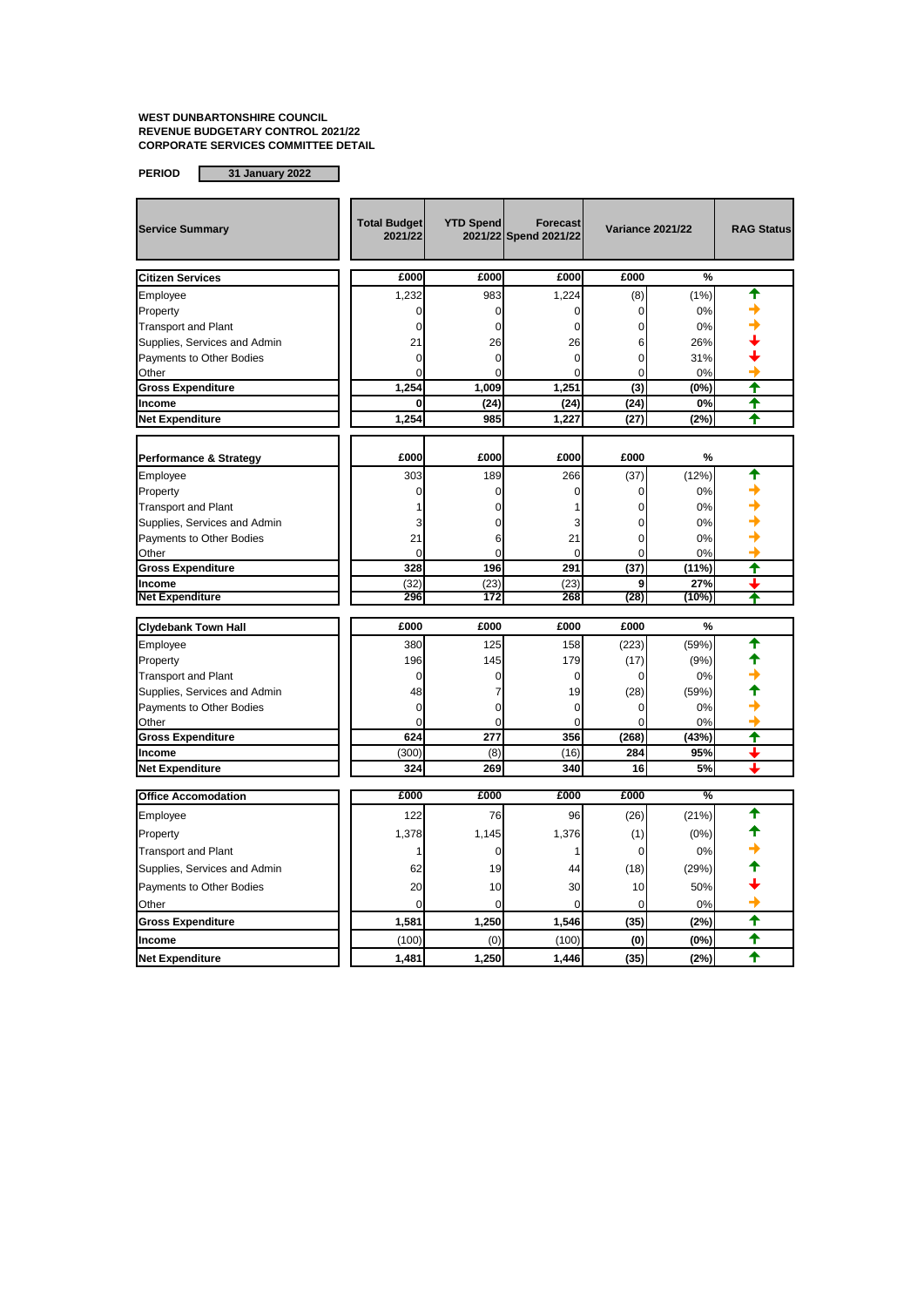| <b>Service Summary</b>       | <b>Total Budget</b><br>2021/22 | <b>YTD Spend</b> | <b>Forecast</b><br>2021/22 Spend 2021/22 | <b>Variance 2021/22</b> |       | <b>RAG Status</b>        |
|------------------------------|--------------------------------|------------------|------------------------------------------|-------------------------|-------|--------------------------|
| Libraries                    | £000                           | £000             | £000                                     | £000                    | %     |                          |
| Employee                     | 1,276                          | 946              | 1,237                                    | (39)                    | (3%)  | ♠                        |
| Property                     | 251                            | 187              | 237                                      | (14)                    | (5%)  |                          |
| <b>Transport and Plant</b>   | 16                             | 9                | 13                                       | (3)                     | (18%) |                          |
| Supplies, Services and Admin | 248                            | 158              | 225                                      | (23)                    | (9%)  |                          |
| Payments to Other Bodies     | 0                              | 0                | 0                                        | 0                       | 0%    |                          |
| Other                        | $\Omega$                       | 0                | 0                                        | 0                       | 0%    |                          |
| <b>Gross Expenditure</b>     | 1,791                          | 1,300            | 1,713                                    | (78)                    | (4%)  | ✦                        |
| Income                       | (44)                           | (6)              | (6)                                      | 38                      | 87%   |                          |
| <b>Net Expenditure</b>       | 1,747                          | 1,294            | 1,707                                    | (40)                    | (2%)  | ✦                        |
| <b>Arts and Heritage</b>     | £000                           | £000             | £000                                     | £000                    | %     |                          |
| Employee                     | 359                            | 238              | 308                                      | (52)                    | (14%) |                          |
| Property                     | 3                              | 4                | 5                                        | 2                       | 67%   |                          |
| <b>Transport and Plant</b>   | 0                              | 0                | 0                                        | 0                       | 0%    |                          |
| Supplies, Services and Admin | 33                             | 20               | 39                                       | 6                       | 19%   |                          |
| Payments to Other Bodies     | 43                             | 4                | 43                                       | 0                       | 0%    |                          |
| Other                        | 0                              | 0                | 0                                        | 0                       | 0%    |                          |
| <b>Gross Expenditure</b>     | 439                            | 265              | 396                                      | (43)                    | (10%) | ✦                        |
| Income                       | (56)                           | (81)             | (64)                                     | (8)                     | (15%) | ✦                        |
| <b>Net Expenditure</b>       | 383                            | 184              | 332                                      | (52)                    | (14%) | ✦                        |
| <b>Catering Services</b>     | £000                           | £000             | £000                                     | £000                    | %     |                          |
| Employee                     | 3,277                          | 2,544            | 3,301                                    | 24                      | 1%    |                          |
| Property                     | 69                             | 37               | 48                                       | (21)                    | (30%) |                          |
| <b>Transport and Plant</b>   | 109                            | 51               | 109                                      | (1)                     | (1%)  |                          |
| Supplies, Services and Admin | 1,761                          | 825              | 1,773                                    | 12                      | 1%    |                          |
| Payments to Other Bodies     | 29                             | 16               | 29                                       | 0                       | 0%    |                          |
| Other                        | $\Omega$                       | $\Omega$         | 0                                        | 0                       | 0%    |                          |
| <b>Gross Expenditure</b>     | 5,245                          | 3,473            | 5,260                                    | 14                      | 0%    | $\overline{\phantom{0}}$ |
| Income                       | (1, 309)                       | (80)             | (1, 309)                                 | $\mathbf 0$             | 0%    | →                        |
| <b>Net Expenditure</b>       | 3,936                          | 3,393            | 3,951                                    | 14                      | 0%    | ┸                        |
| <b>Building Cleaning</b>     | £000                           | £000             | £000                                     | £000                    | %     |                          |
| Employee                     | 1,741                          | 1,618            | 1,622                                    | (119)                   | (7%)  |                          |
| Property                     | 164                            | 131              | 165                                      | 0                       | 0%    |                          |
| <b>Transport and Plant</b>   | 2                              | 1                | 1                                        | (0)                     | (29%) |                          |
| Supplies, Services and Admin | 20                             | 31               | 37                                       | 17                      | 83%   |                          |
| Payments to Other Bodies     | $\pmb{0}$                      | 0                | $\pmb{0}$                                | 0                       | 0%    |                          |
| Other                        | 0                              | 0                | 0                                        | 0                       | 0%    |                          |
| <b>Gross Expenditure</b>     | 1,927                          | 1,781            | 1,825                                    | (102)                   | (5%)  | $\ddot{\textbf{t}}$      |
| Income                       | (278)                          | (61)             | (276)                                    | $\overline{\mathbf{2}}$ | 1%    | $\ddag$                  |
| <b>Net Expenditure</b>       | 1,649                          | 1,720            | 1,549                                    | (100)                   | (6%)  | $\ddagger$               |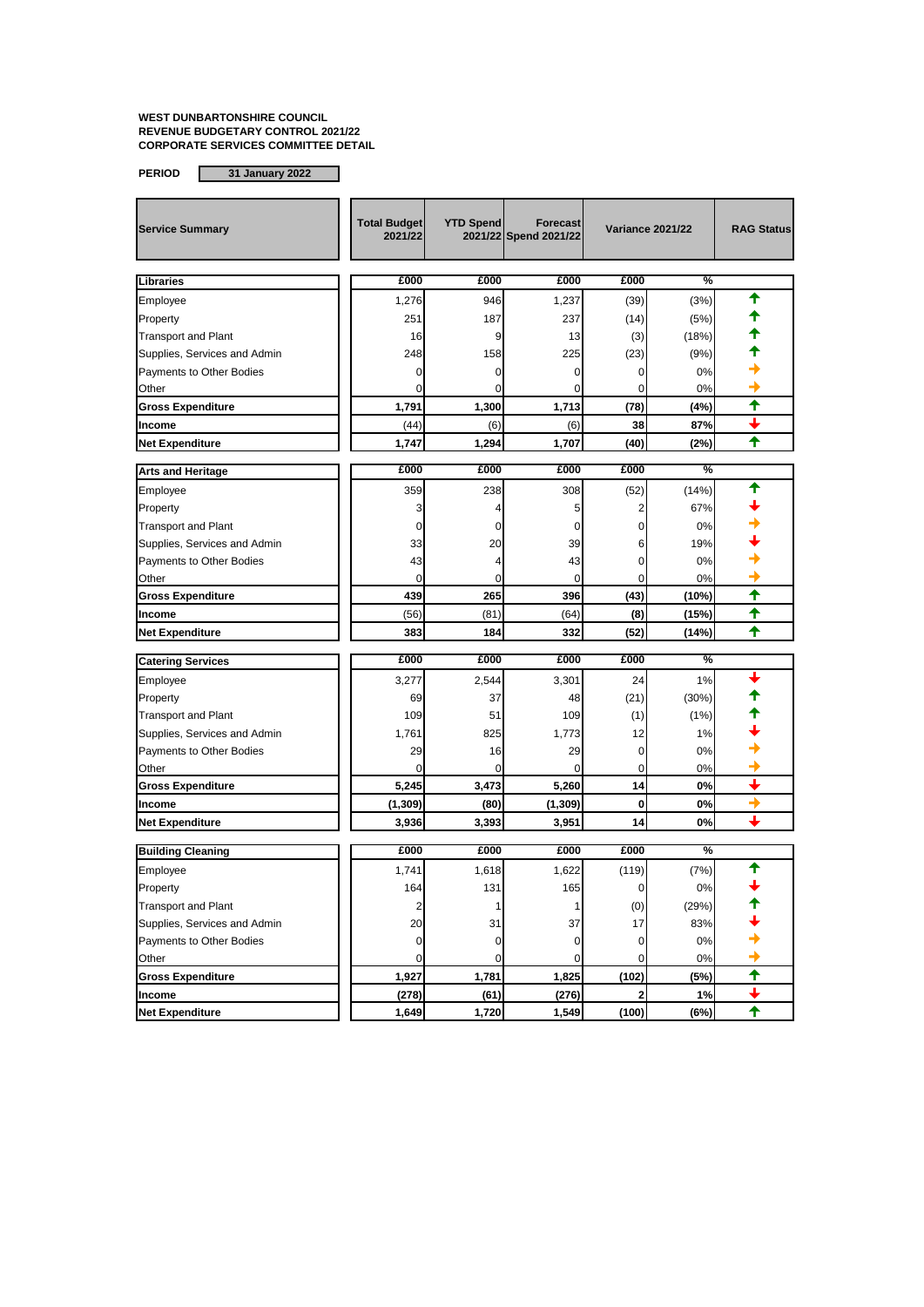| <b>Service Summary</b>       | <b>Total Budget</b><br>2021/22 | <b>YTD Spend</b> | <b>Forecast</b><br>2021/22 Spend 2021/22 | <b>Variance 2021/22</b> |       | <b>RAG Status</b>           |
|------------------------------|--------------------------------|------------------|------------------------------------------|-------------------------|-------|-----------------------------|
| <b>Building Cleaning PPP</b> | £000                           | £000             | £000                                     | £000                    | %     |                             |
| Employee                     | 669                            | 512              | 677                                      | 8                       | 1%    |                             |
| Property                     | 42                             | 36               | 42                                       | 0                       | 0%    |                             |
| <b>Transport and Plant</b>   | 0                              | 0                | 0                                        | $\mathbf 0$             | 0%    |                             |
| Supplies, Services and Admin | 12                             | 2                | 12                                       | (0)                     | (0%)  |                             |
| Payments to Other Bodies     | 0                              | 0                | 0                                        | 0                       | 0%    |                             |
| Other                        | $\Omega$                       | 0                | 0                                        | 0                       | 0%    |                             |
| <b>Gross Expenditure</b>     | 722                            | 550              | 731                                      | 8                       | 1%    | ↓                           |
| Income                       | (1,035)                        | (863)            | (1,035)                                  | $\mathbf 0$             | 0%    | $\color{red} \blacklozenge$ |
| <b>Net Expenditure</b>       | (313)                          | (313)            | (305)                                    | 8                       | (3%)  | ı                           |
| <b>Facilities Assistants</b> | £000                           | £000             | £000                                     | £000                    | %     |                             |
| Employee                     | 2,030                          | 1,560            | 2,013                                    | (17)                    | (1%)  | ♠                           |
| Property                     | 27                             | 25               | 43                                       | 15                      | 56%   |                             |
| <b>Transport and Plant</b>   | 1                              | 0                | 0                                        | (1)                     | (98%) |                             |
| Supplies, Services and Admin | 13                             | 8                | 16                                       | 3                       | 19%   |                             |
| Payments to Other Bodies     | 0                              | 0                | 0                                        | 0                       | 0%    |                             |
| Other                        | 0                              | 0                | 0                                        | 0                       | 0%    |                             |
| <b>Gross Expenditure</b>     | 2,072                          | 1,593            | 2,071                                    | (0)                     | (0%)  | ✦                           |
| Income                       | (69)                           | (80)             | (103)                                    | (34)                    | (50%) | ↑                           |
| <b>Net Expenditure</b>       | 2,003                          | 1,513            | 1,968                                    | (35)                    | (2%)  |                             |
| <b>Facilities Management</b> | £000                           | £000             | £000                                     | £000                    | %     |                             |
| Employee                     | 374                            | 280              | 373                                      | (1)                     | (0%)  | ᡨ                           |
| Property                     | 0                              | $\Omega$         | 0                                        | $\mathbf 0$             | 0%    |                             |
| <b>Transport and Plant</b>   | 2                              | 0                |                                          | (1)                     | (33%) |                             |
| Supplies, Services and Admin | 3                              |                  | 3                                        | (0)                     | (13%) |                             |
| Payments to Other Bodies     | 0                              | 0                | 0                                        | 0                       | 0%    |                             |
| Other                        | 0                              | 0                | 0                                        | 0                       | 0%    |                             |
| <b>Gross Expenditure</b>     | 378                            | 281              | 376                                      | (2)                     | (0%)  | ✦                           |
| Income                       | (20)                           | (21)             | (21)                                     | (1)                     | (4%)  | ♠                           |
| <b>Net Expenditure</b>       | 358                            | 260              | 356                                      | (2)                     | (1%)  | ✦                           |
| Leisure Management           | £000                           | £000             | £000                                     | £000                    | %     |                             |
| Employee                     | 0                              | 0                | 0                                        | 0                       | 0%    | →                           |
| Property                     |                                |                  |                                          |                         | 0%    |                             |
| <b>Transport and Plant</b>   | 0                              | 0                | 0                                        | 0                       | $0\%$ |                             |
| Supplies, Services and Admin | 0                              | 0                | 0                                        | 0                       | 0%    |                             |
| Payments to Other Bodies     | 4,144                          | 4,121            | 4,145                                    | 1                       | 0%    |                             |
| Other                        | 0                              | 0                | 0                                        | 0                       | 0%    |                             |
| <b>Gross Expenditure</b>     | 4,144                          | 4,121            | 4,145                                    | 1                       | 0%    | $\overline{\phantom{0}}$    |
| Income                       | (733)                          | (140)            | (733)                                    | 0                       | 0%    | →                           |
| <b>Net Expenditure</b>       | 3,410                          | 3,981            | 3,411                                    | 1                       | 0%    | ┹                           |